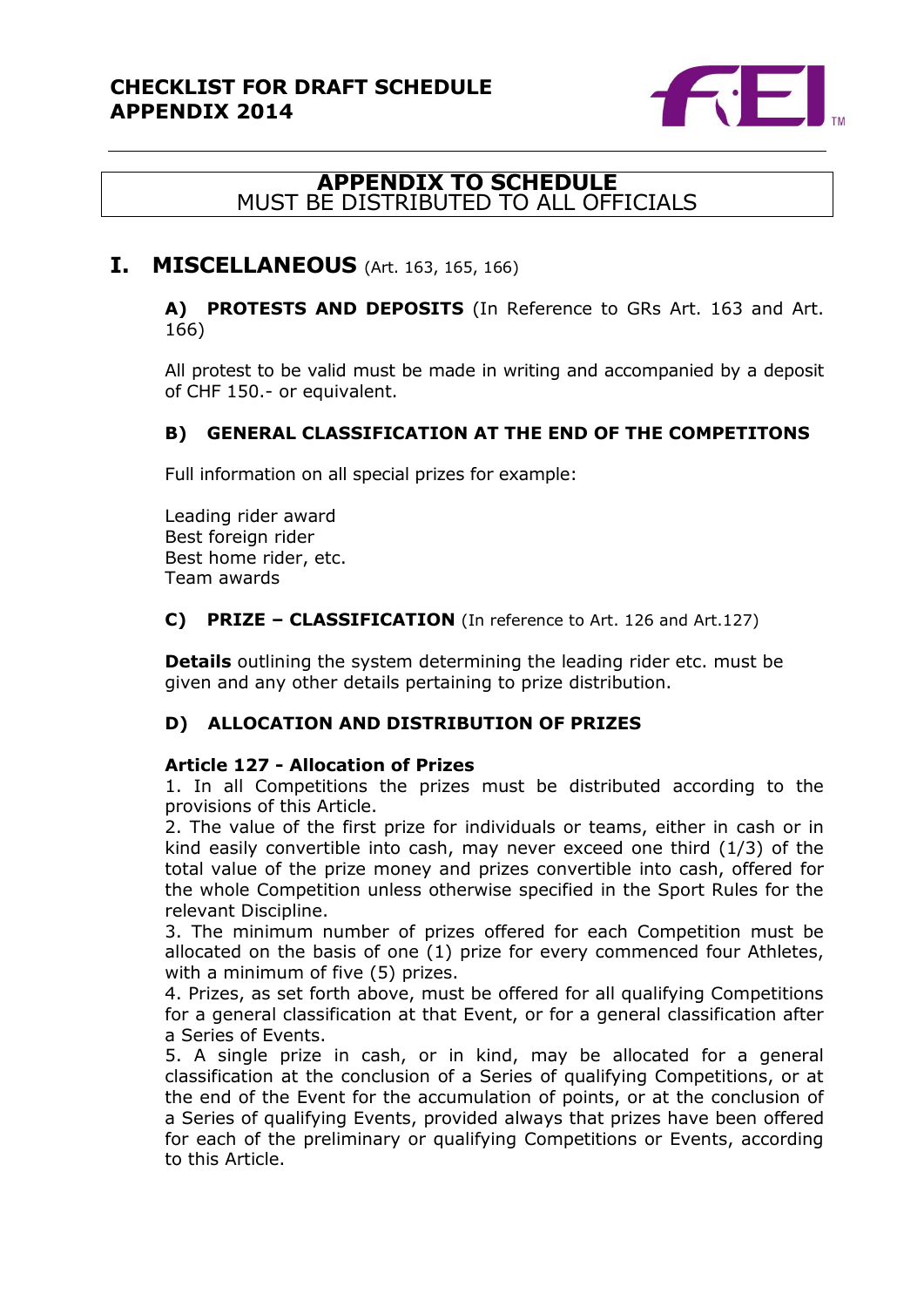#### **Article 128 - Distribution of Prizes**

1. The total amount of prize money shown for each Competition in the schedule must be distributed.

2. Prize money must be distributed to the Chefs d'Equipe or to the winning Owners, lessees or Athletes within ten (10) days after the last Competition of the Event provided they have met all their financial and other obligations to the OC.

3. Prize money for a Competition may not be distributed while any Protests or Appeals relating to that Competition are under consideration during an Event.

### **E) DOCTOR, VETERINARIAN, FARRIER**

Details pertaining to the above.

### **F) INSURANCES**

Details that are pertaining to the insurance of athletes, horses. etc. Responsibility of the OC for any damages, fire, theft. etc.

The following is to be published in verbatim in each schedule:

*All owners and athletes are personally responsible for damages to third parties caused by themselves, their employees, their agents or their horses. They are therefore strongly advised to take out third-party insurance providing full coverage for participation in equestrian events at home and abroad, and to keep the policy up to date.*

#### **G) EVENT'S ORGANISATION** (Art. 109, 110)

In exceptional circumstances, together with the approval of Chefs d'Equipe, host NF delegate, if any, and the Ground Jury, the OC may change the schedule in order to clarify any matters arising from an omission or due to unforeseen circumstances. Any such changes must be notified to all Athletes and Officials as soon as possible and they must be reported to the FEI Secretary General by the Foreign Judge.

### **H) ENTRY RIGHT TO SHOWGROUNDS**

Please give full *details* concerning right of entry to show grounds of owners, grooms, riders, other persons.

### **I) DEDUCTIONS FROM PRIZE MONEY**

**Full details** of any deductions from prize money must be outlined in the schedule. This includes government taxes, If it is necessary for OCs to deduct such taxes, they must provide participants with an official form indicating the amount of tax deducted.

**J) RESULTS** (Art. 109.6.)

OCs of International Events must inform the FEI and NFs whose teams or individuals have taken part, of the results and prize money paid to each placed Athlete and team, within five (5) days following the Event.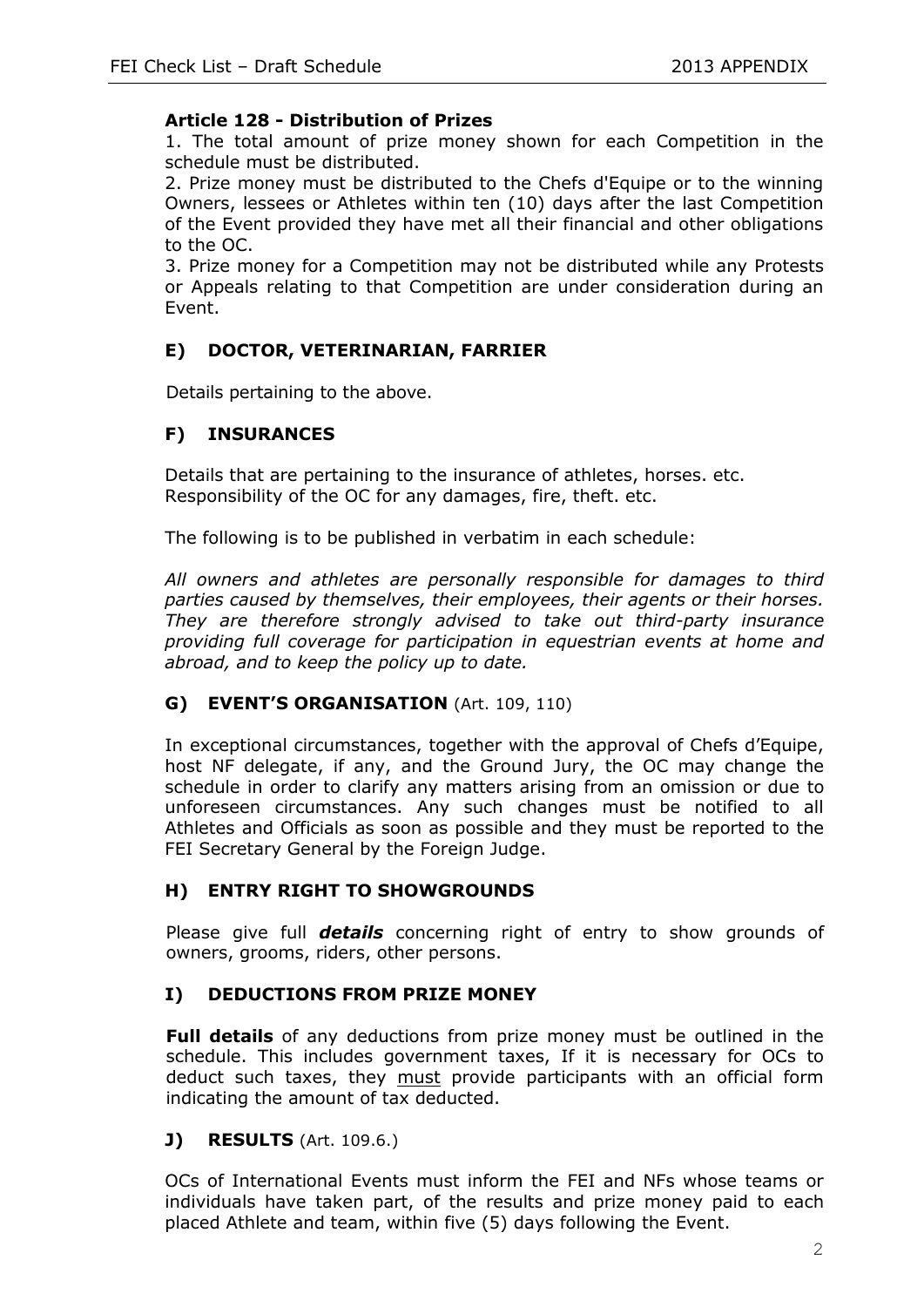#### **STABLE SECURITY/STEWARDING AT INTERNATIONAL EVENTS MINIMUM REQUIREMENTS TO ENSURE IMPLEMENTATION OF VETERINARY REGULATIONS**

# **1. RESTRICTED ACCESS TO STABLE AREA**

For a high level of stable security, the stables must be completely enclosed within a suitably restrictive perimeter (stable area) which will act both as a deterrent to the admission of unauthorized persons and to uncontrolled exit of horses.

A CCTV system may be prescribed by the FEI for certain events.

Access to this area must only be after checking the necessary accreditation.

The area must be sufficiently large, where possible to allow horses to be evacuated from the stables in an emergency but still remain within the confines of the perimeter. However, in some disciplines (see discipline rules), lower levels of stable security are permitted. If possible there must be provision of a restricted area for rides and others to mix away from the general public, in order to keep non appropriately authorized people out of the secure stable area.

Whenever possible the stable area must include only stables; lorries, caravans, etc., should not be permitted within the area.

Access to stables must be limited to those persons indicated in VR. It is essential that the official issuing authorized access be a responsible person of seniority within the Organising Committee. The FEI Veterinary Department will maintain a List of accredited Team Veterinarians and accredited Individual Competitors Private Veterinary Surgeons.

It is important that the NFs and OCs of international events liaise closely with the Veterinary Authorities and that the Committee and all officials, particularly the Chief Steward, are aware of the Veterinary Authorities requirements in respect to access control and separation of horses in the stables and during training.

# **2. CONTROL OF ACCESS**

A control system must operate at all entrance gates so that there is an efficient and reliable method of identifying the accreditation of those who enter and leave the stable area at any time.

Extra vigilance must be used in establishing the identity of persons and reasons for entering the stables during the night by means of a night access list.

### **3. STEWARDING OF STABLE AREA**

At least one stable steward, directly responsible to the Chief Steward, must be present or readily available in the vicinity of the stable area 24 hours a day during the entire duration of the event. He may be assisted by deputies as required. The steward/deputies must regularly patrol the stable area, without establishing any predetermined pattern, to discourage any form of illegal practices or abuses to horses. Any misdemeanours must be reported